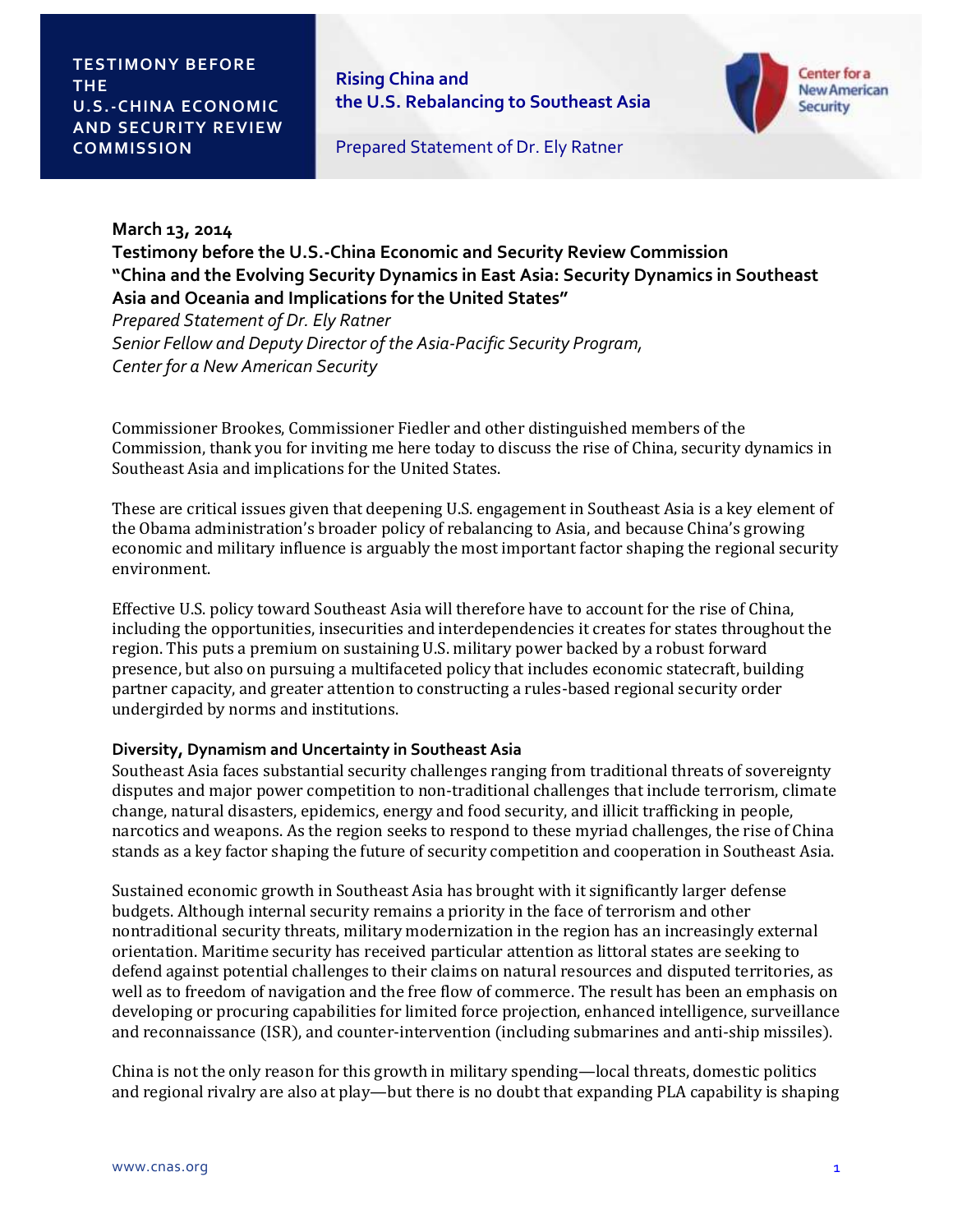**Rising China and the U.S. Rebalancing to Southeast Asia** 



Prepared Statement of Dr. Ely Ratner

regional behavior. No country can compete with China in terms of quantity or, increasingly, in terms of quality. But even if regional militaries remain considerably outmatched by China's military, they can still enhance their security through better maritime domain awareness and by developing capabilities to deter Chinese assertiveness and intervention.

The regional security environment in Southeast is shaped by three dominant characteristics: diversity, dynamism and uncertainty.

The diversity of Southeast Asian manifests on several fronts. Countries in the sub-region fall along a wide spectrum in terms of economic development and military modernization. They also differ significantly in the threats derived from mainland versus maritime states, as well as claimants versus non-claimants in the South China Sea. Countries also have distinctly different security partnerships with the United States from treaty ally to relatively low levels of military cooperation. Taken together, these factors produce a range of threat perceptions regarding China, which in turn affect regional states' willingness to and interest in aligning more closely with Washington or Beijing.

This diversity is accompanied by a distinct dynamism as individual countries and the region as a whole are emerging to play more prominent roles in regional security affairs. Southeast Asia not only sits at the fulcrum of 21st-century geopolitics, but also is increasingly home to emerging economic and military powerhouses in their own right. Military modernization is meanwhile occurring during a period in which a number of Southeast Asian countries are pursuing a more outward orientation in security matters. At the same time, region-wide institutions, mostly revolving around the Association for Southeast Asian Nations (ASEAN), are becoming more active on security issues. The net result is a greater number of capable actors in the region.

Finally, the regional security environment is defined by significant uncertainty. Although the United States continues to play a fundamental role in guaranteeing regional peace and stability, there are persistent concerns in the region about the long-term sustainability of the U.S. commitment. Despite the policy of U.S. rebalancing to Asia, there is a relatively common view in the region that the United States--whether by choice, limited resources or dysfunction--may be unable to sustain itself as a reliable ally, partner or active participant in the region's economic and political affairs.

Similarly, there is considerable uncertainty about the future implications of China's rise. A number of countries are concerned about China's pattern of assertiveness in recent years, which has included a willingness to use military and economic coercion to settle political disputes. At the same time, there are powerful factors limiting countries' ability and willingness to stand up to this behavior. One obvious driver is the growing gap in military and maritime capability between China and individual Southeast Asia states. In addition, every country in the region counts China as its first or second leading trade partner, leaving governments appropriately worried about the economic implications of political or military tensions with Beijing.

Compounding military disparities and economic interdependence is the geographic reality of China. Governments in the region frequently note that while U.S. attention to Southeast Asia has historically blown hot and cold over time, China will almost certainly retain outsized economic, cultural and political influence in the region. This means that engaging and working with China is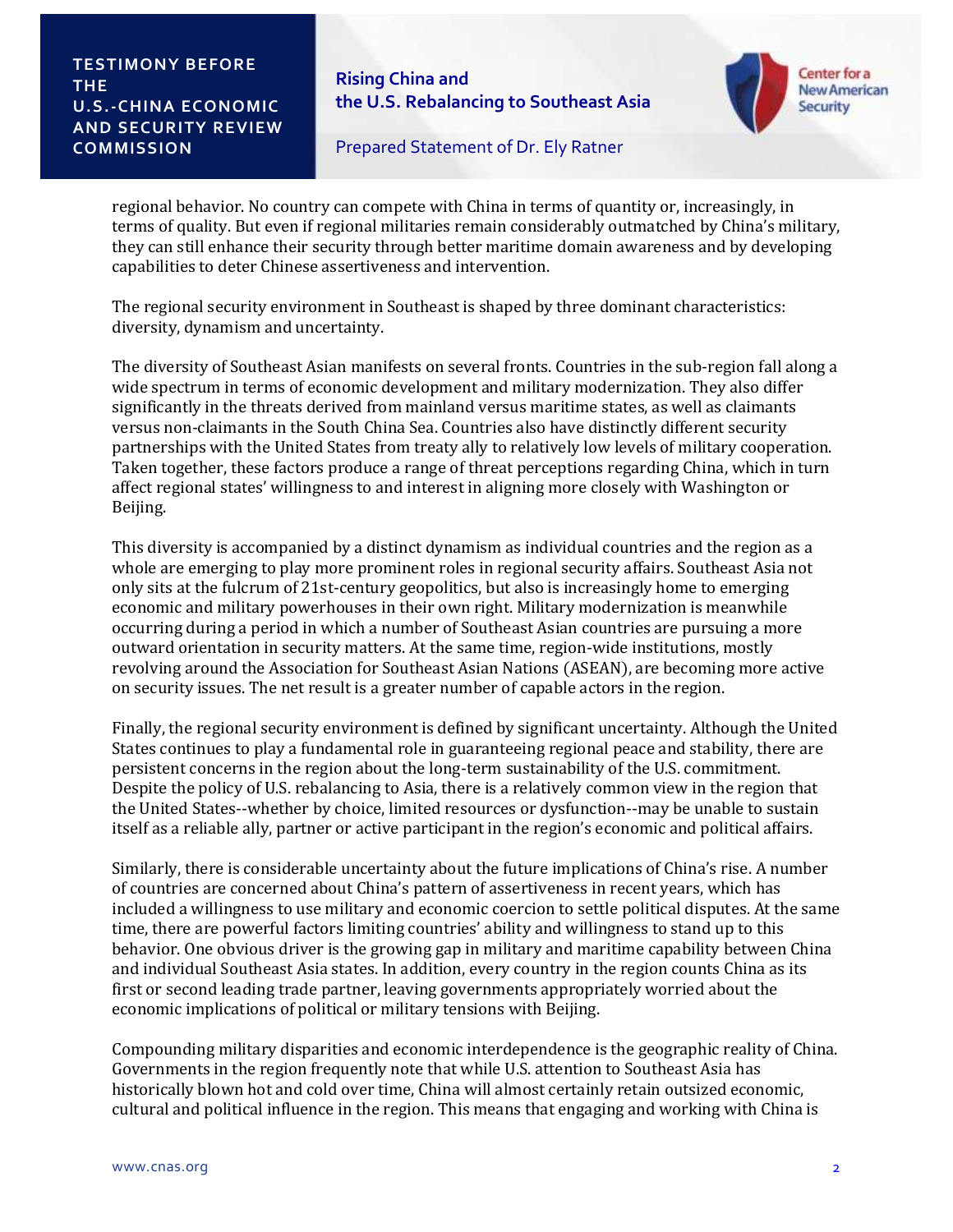**Rising China and the U.S. Rebalancing to Southeast Asia** 



Prepared Statement of Dr. Ely Ratner

#### more a necessity than a choice.

The bottom line is that when it comes to matters of regional security, short of an armed conflict that dramatically reorients the security order in the region, the vast majority of states in Southeast Asia- -regardless of their relative concerns about the implications of China's rise--are unlikely to assume a traditional balancing posture against China. Simply put, governments in the region do not want to have to choose between the United States and China. Instead, Southeast Asian countries are by and large pursuing a portfolio approach to enhance their security and hedge against prevailing uncertainties. This includes at once seeking stronger security ties with Washington, deepening relations with Beijing, building up their own independent military capabilities, developing security partnerships with other Asian countries, and looking to regional institutions and international law to manage disputes and temper great power competition.

#### **The Role of ASEAN and Challenges to Multilateral Security Cooperation**

ASEAN and ASEAN-centered institutions are increasingly active on regional security affairs. These organizations include the ASEAN Regional Forum  $(ARF)^1$  and the East Asia Summit (EAS),<sup>2</sup> which are now regularly attended by the U.S. secretary of state and president, respectively.

Despite being consensus- and process-based, these institutions are hosting progressively direct and substantive interactions on security issues. The ARF and EAS are now the most important multilateral forums for discussing South China Sea and maritime security issues more broadly. Both have served as important venues for U.S. officials to affirm U.S. national interests, advocate for peaceful and diplomatic solutions to disputes and shed light on destabilizing actions by China and others in the region.

The ASEAN Defense Ministers Meeting Plus (ADMM+) is particularly notable in taking ASEAN from a "talk shop to a workshop." In addition to biennial defense ministerial meetings, the ADMM+ hosts Expert Working Groups to build capacity, develop expertise and enhance coordination in areas that include maritime security, peacekeeping, counterterrorism, military medicine and humanitarian assistance and disaster relief (HA/DR). These working groups are leading to unprecedented multilateral security cooperation and field exercises. In June 2013, the ADMM+ held its first-ever HA/DR exercise, which included more than 3,000 personnel from 18 nations.

ASEAN as a group is also engaging with non-Southeast Asian states on an individual basis to address regional security issues. In the first event of its kind, ASEAN's defense ministers will meet with Secretary Hagel in Hawaii in April 2014. ASEAN also recently sent a delegation to Tokyo for an unprecedented dialogue with Japan. Moreover, ASEAN is aiming to negotiate a Code of Conduct for the South China Sea with China, although there are good reasons to believe that process may never

l

 $1$  The 27 members of the ARF include the ten members of ASEAN (Brunei, Cambodia, Indonesia, Laos, Malaysia, Myanmar, Philippines, Singapore, Thailand and Vietnam), the ten ASEAN dialogue partners (Australia, Canada, China, the European Union, India, Japan, New Zealand, Republic of Korea, Russia and the United States), one ASEAN observer (Papua New Guinea) as well as Bangladesh, North Korea, Mongolia, Pakistan, Sri Lanka, and Timor-Leste.

 $2$  The 18 members of the EAS include the ten ASEAN countries plus Australia, China, India, Japan, New Zealand, the Republic of Korea, Russia, and the United States.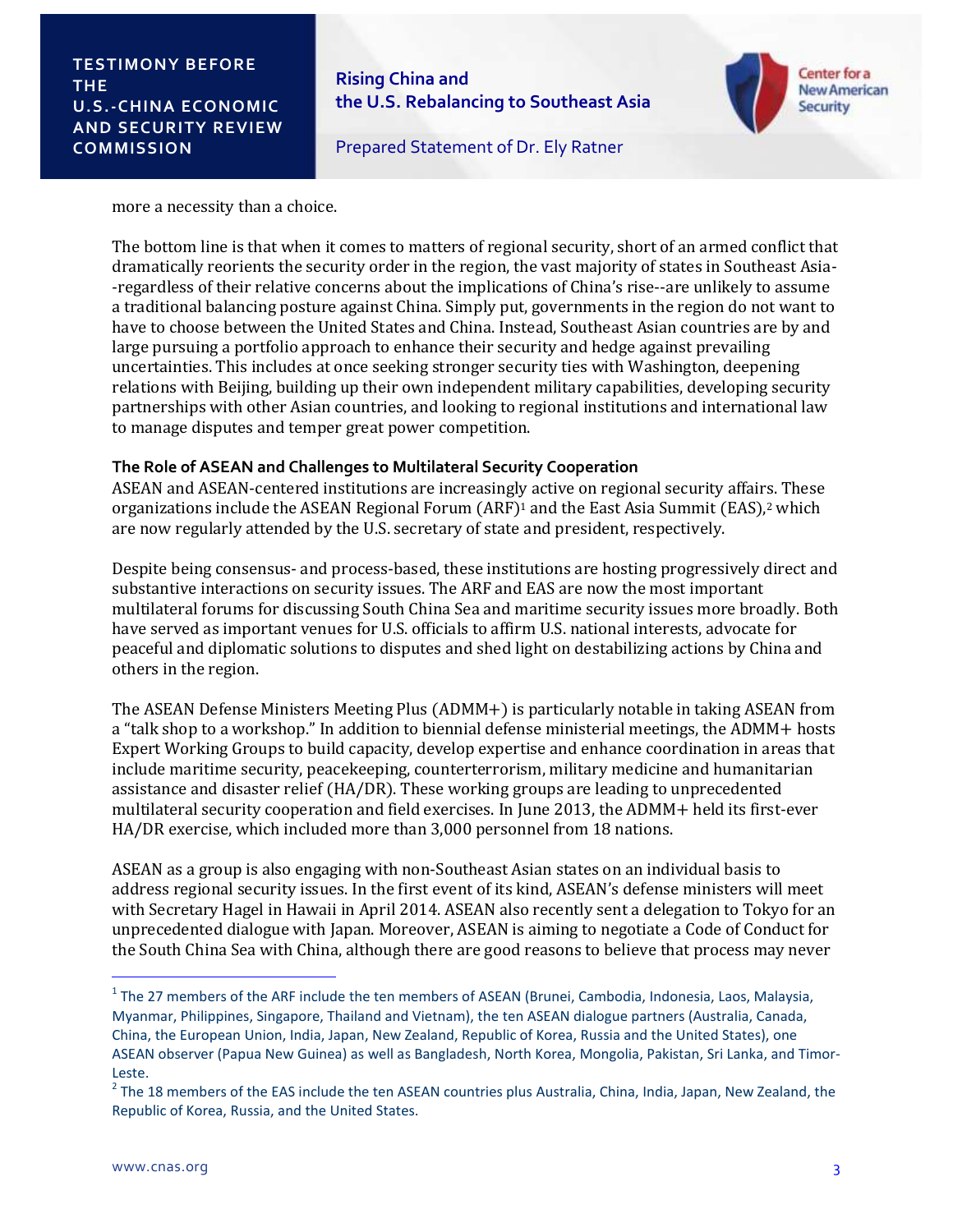**Rising China and the U.S. Rebalancing to Southeast Asia** 



Prepared Statement of Dr. Ely Ratner

result in an effective and binding agreement.

Despite this noteworthy progress, ASEAN continues to face serious limitations. The institution itself has a relatively weak secretariat and the rotation of ASEAN chairs leads to a loss of institutional memory and sometimes-counterproductive leadership styles from particular chairs.

It is also unclear whether ASEAN and its surrounding institutions will ever become strong or mature enough to prevent and manage serious crises. Most of the security cooperation to date has occurred in areas of low-hanging fruit like HA/DR and military medicine. Without taking anything away from the importance of regional coordination on these issues, the jury is still out as to whether this is a harbinger of deeper and more substantive cooperation on sensitive security issues, or rather the terminal limit of security cooperation given the many economic and political constraints in the region.

ASEAN's ability to engage in more substantive security cooperation will also hinge on China's willingness to see the organization play a more important role in ways that also invite participation from other leading states, including India, Japan, Russia, the United States, and possibly Europe. China has expressed hostility to an open and inclusive regional order that multilateralizes regional disputes and imposes constraints on China's ability to exercise power.

Beijing would prefer to maximize its leverage in the region by working with countries on a bilateral basis or, at the very least, with ASEAN directly in the absence of the United States and other outside powers. There are also few indications that China is willing to sign up to regional norms, rules and institutions--such as the Code of Conduct in the South China Sea--if doing so limits its ability to apply economic, diplomatic and military pressure on its smaller, weaker neighbors.

For the many reasons discussed above, regional countries have to take Beijing's preferences into consideration, thereby creating a fundamental obstacle to developing an effective ASEAN-based regional security architecture. Most countries in ASEAN, regardless of their private preferences, are reluctant to override China's objections to more robust regional security cooperation and rulemaking.

# **U.S. Strategy and Recommendations for Policy**

U.S. policymakers are tasked with navigating the diversity, dynamism and uncertainty that defines the regional security order in Southeast Asia. This requires being attuned to the sensitivities and constraints that shape regional responses to China's rise and, as a corollary, the willingness and ability of states to partner with the United States. Simply put, countries in the region do not want to have to choose between the United States and China. Ignoring this precept will only result in dividing the region, weakening ASEAN, and ultimately reducing U.S. influence and leverage.

Nevertheless, the United States should continue deepening its treaty alliances and security partnerships in Southeast Asia. This has the multiple benefits of enhancing U.S. military access and presence in the region, building partner capacity to support U.S. operations, and augmenting the capabilities of individual states to more independently defend their interests and deter Chinese coercion.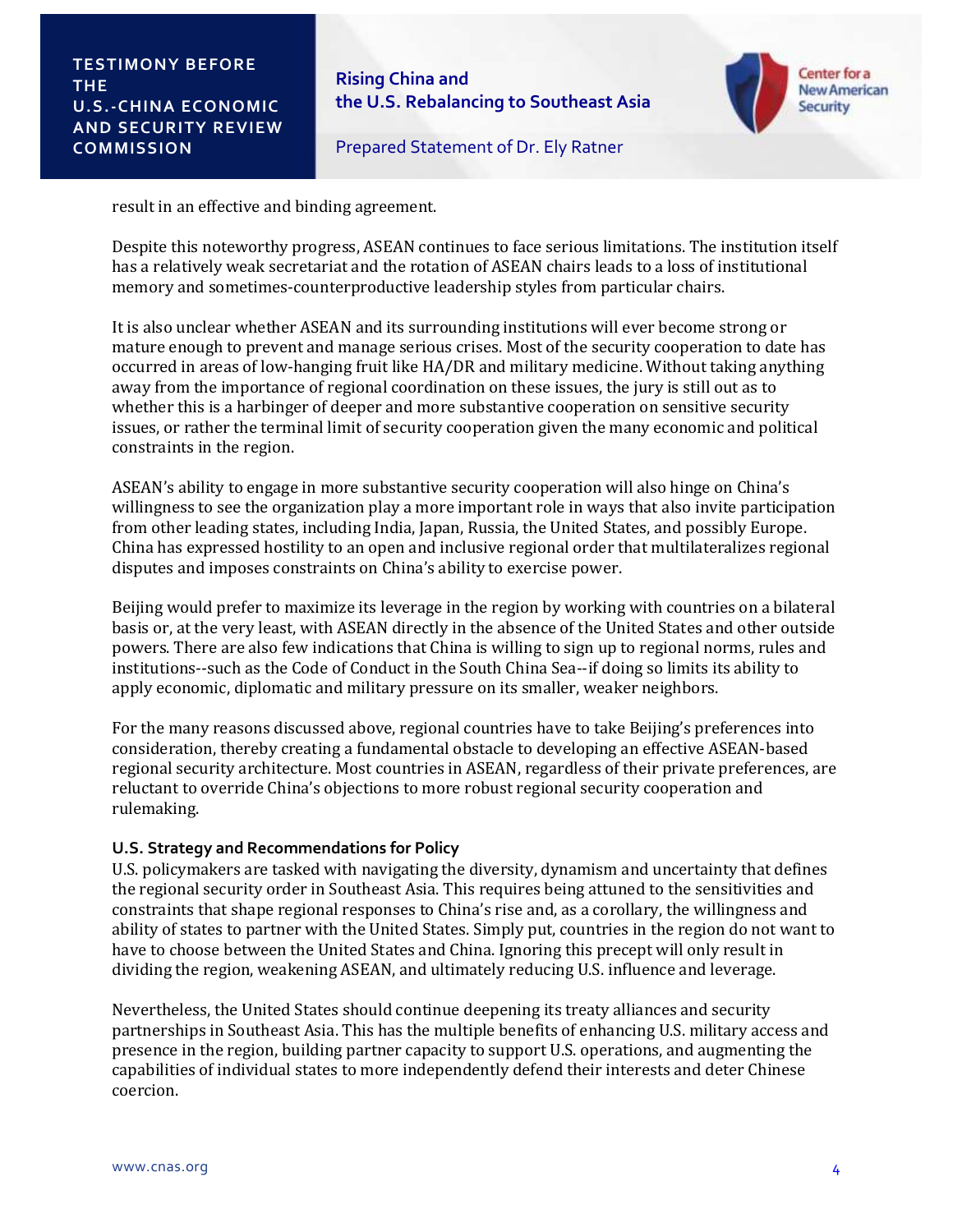**Rising China and the U.S. Rebalancing to Southeast Asia** 



Prepared Statement of Dr. Ely Ratner

The United States has the dual charge in Southeast Asia of deterring Chinese coercion without escalating tensions, while simultaneously seeking a cooperative relationship with Beijing that avoids creating a permissive environment for Chinese assertiveness. This means getting the right mix of engagement and balancing in Southeast Asia, which in reality is an extension of the hedging strategy that has defined U.S. China policy for decades.

In addition, U.S. strategy in Asia should privilege the construction of an open and inclusive regional security order undergirded by widely-accepted rules and institutions. Any effort to enhance U.S. influence and leadership in Southeast Asia must include efforts to shape a rules-based regional order that strengthens regional security cooperation while preventing and managing military competition and crises. Moreover, it is notable that such efforts often hinge on U.S. strategy and political will, not defense budgets and spending.

The construction of a rules-based regional order that comports with American values and interests is a central goal of U.S. Asia policy. It is also an aim that unites most of the region and elides the kinds of divisions and exclusions that sometimes frustrate U.S. efforts.

Taking these regional dynamics into account, below is a list of eight recommendations for how the United States can advance its security interests in Southeast Asia. Note that these items are meant to supplement the already existent components of the U.S. rebalancing policy to Asia, which include strengthening U.S. alliances and security partnerships, deepening ties with China, elevating economic statecraft, engaging regional institutions and diversifying the U.S. forward-deployed military presence.

#### **1. Reinstate Trade Promotion Authority (TPA) in support of the Trans-Pacific Partnership (TPP)**

Although it may seem counterintuitive to begin a list of national security priorities with a multilateral trade deal, the successful completion of the Trans-Pacific Partnership (TPP) – both among the negotiators and on Capitol Hill – is the single most important policy issue currently on the table affecting U.S. power and leadership in Asia. Economics and security are inextricably linked in the region and the United States cannot cement a long-term role in Asia through military muscle alone. Southeast Asian states are looking to Washington to take leadership on economic issues as well, which will in turn open avenues for deeper political and security cooperation. TPP is a strategic-level issue and must be treated as such by the U.S. Congress.

Reinstating Trade Promotion Authority (TPA), which would increase the likelihood of eventual TPP approval on Capitol Hill, would offer a much-needed and immediate boost to the negotiations by giving leaders throughout the region confidence that it will be worthwhile to make the domestic political compromises necessary to reach a deal. No other act by Congress in the coming months would contribute more to U.S. foreign policy and national security interests in the region. President Obama will have to lead on this issue, but Congress has a vital role to play in setting the terms of the debate and ensuring that vital national interests are served.

# **2. Develop a strategy to deter Chinese assertiveness in the South China Sea**

Over the past several years, China has engaged in economic, diplomatic and military coercion to revise the administrative status quo in East Asia. This has primarily occurred below the military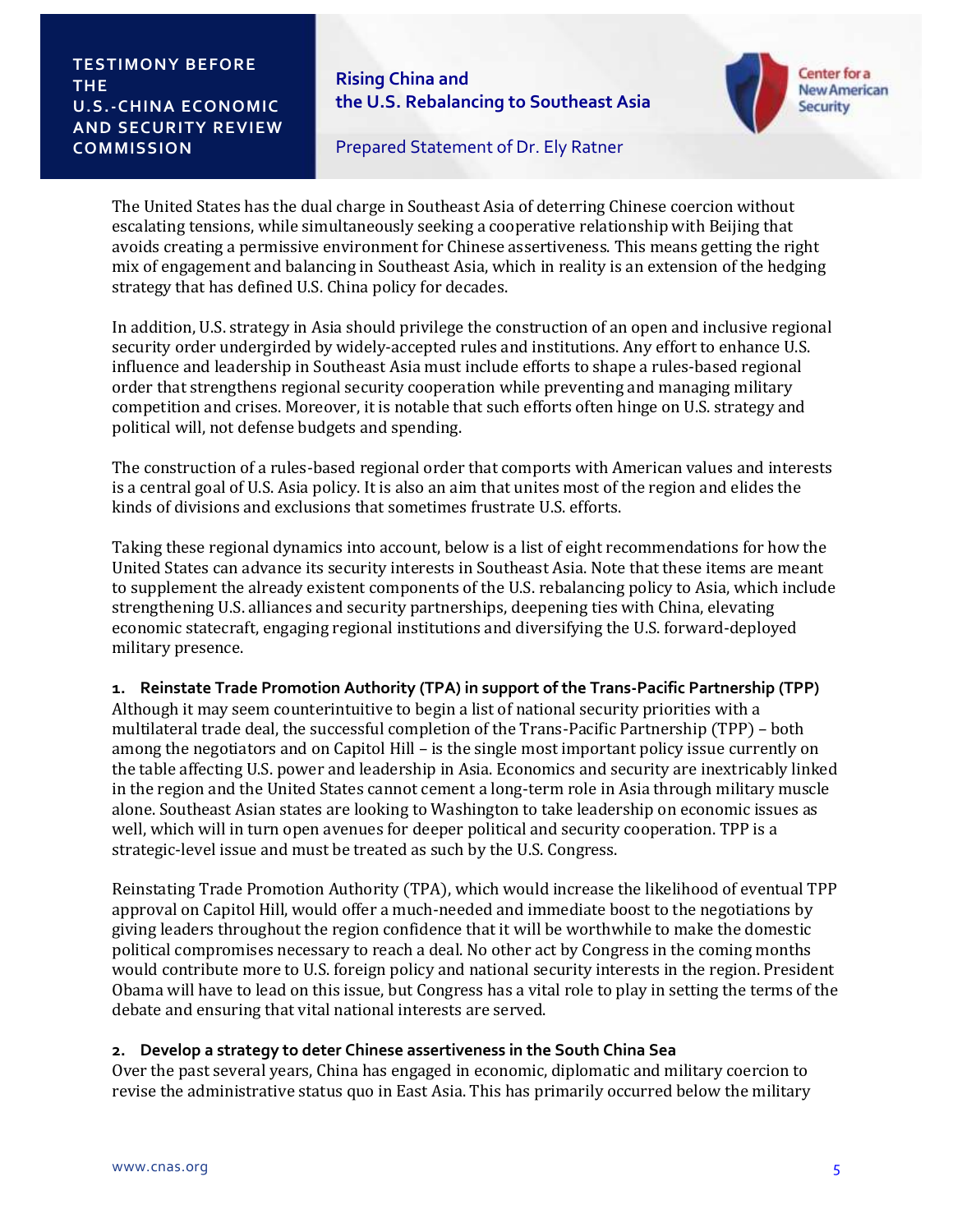**Rising China and the U.S. Rebalancing to Southeast Asia** 



Prepared Statement of Dr. Ely Ratner

threshold with the effect of avoiding intervention by the United States military. The most egregious examples of this include China's illegal seizure and occupation of Scarborough Reef in the South China Sea and its ongoing efforts to undermine de facto Japanese administration of the Senkaku Islands.<sup>3</sup> These are deeply destabilizing actions that, if permitted to continue, will increase the likelihood of serious conflict down the road.

Given this pattern of behavior against the Philippines, Vietnam and more recently Malaysia, the United States should develop an interagency strategy for deterring and responding to Chinese revisionism in the South China Sea.<sup>4</sup> In the context of continued engagement with Beijing, this strategy should consider ways to impose costs on China for undertaking acts of assertiveness. The strategy must also take effect in the short term, rather than relying only on efforts like building partner capacity and strengthening regional institutions that are vitally important but will take years to bear fruit. It is also clear that private bilateral diplomacy with Beijing and public multilateral diplomacy have in and of themselves been insufficient to stem Chinese revisionism.

Assistant Secretary of State Danny Russel's February 5, 2014 testimony before the House Committee on Foreign Affairs and Secretary Kerry's remarks during his recent trip to the region demonstrate that the Administration is aware of this challenge and working through potential responses.<sup>5</sup> To reiterate, the goal here is not to contain China, but rather to ensure that political disputes are managed through peaceful diplomatic means rather than coercion and the use of force.

# **3. Reject China's illegal occupation of Scarborough Reef**

Related to the discussion above, the United States should be unequivocal that it does not accept China's illegal seizure and continued occupation of Scarborough Reef. U.S. officials have said repeatedly that the United States has national interests in the maintenance of peace and stability, respect for international law, freedom of navigation, and unimpeded lawful commerce in the South China Sea. China's behavior at Scarborough Reef has violated all of these principles.

Although the reef itself does not harbor specific economic or strategic significance, it is profoundly important that the United States, the region and the international community not accept the use of force and coercion as the arbiter of political disputes in Asia. In response, the United States should make clear in bilateral engagements with China and at multilateral meetings in the region that it expects China to withdraw from the disputed feature and return to the status quo that existed prior to China's 2012 act of revisionism. The United States military should also conduct freedom of navigation operations in areas surrounding the reef as demonstrations of its unwillingness to accept China's illegal occupation.

# **4. Build an international consensus on the legitimacy of international arbitration for maritime and**

l

<sup>3</sup> See Ely Ratner, "Learning the Lessons of Scarborough Reef," *The National Interest*, November 21, 2013, http://nationalinterest.org/print/commentary/learning-the-lessons-scarborough-reef-9442.

<sup>4</sup> See Elbridge Colby and Ely Ratner, "Roiling the Waters," *Foreign Policy*, January/February 2014,

http://www.foreignpolicy.com/articles/2014/01/21/roiling the waters,

<sup>&</sup>lt;sup>5</sup> Daniel R. Russel, Assistant Secretary, Bureau of East Asian and Pacific Affairs, "Testimony Before the House Committee on Foreign Affairs Subcommittee on Asia and the Pacific," Washington, DC, February 5, 2014, http://www.state.gov/p/eap/rls/rm/2014/02/221293.htm.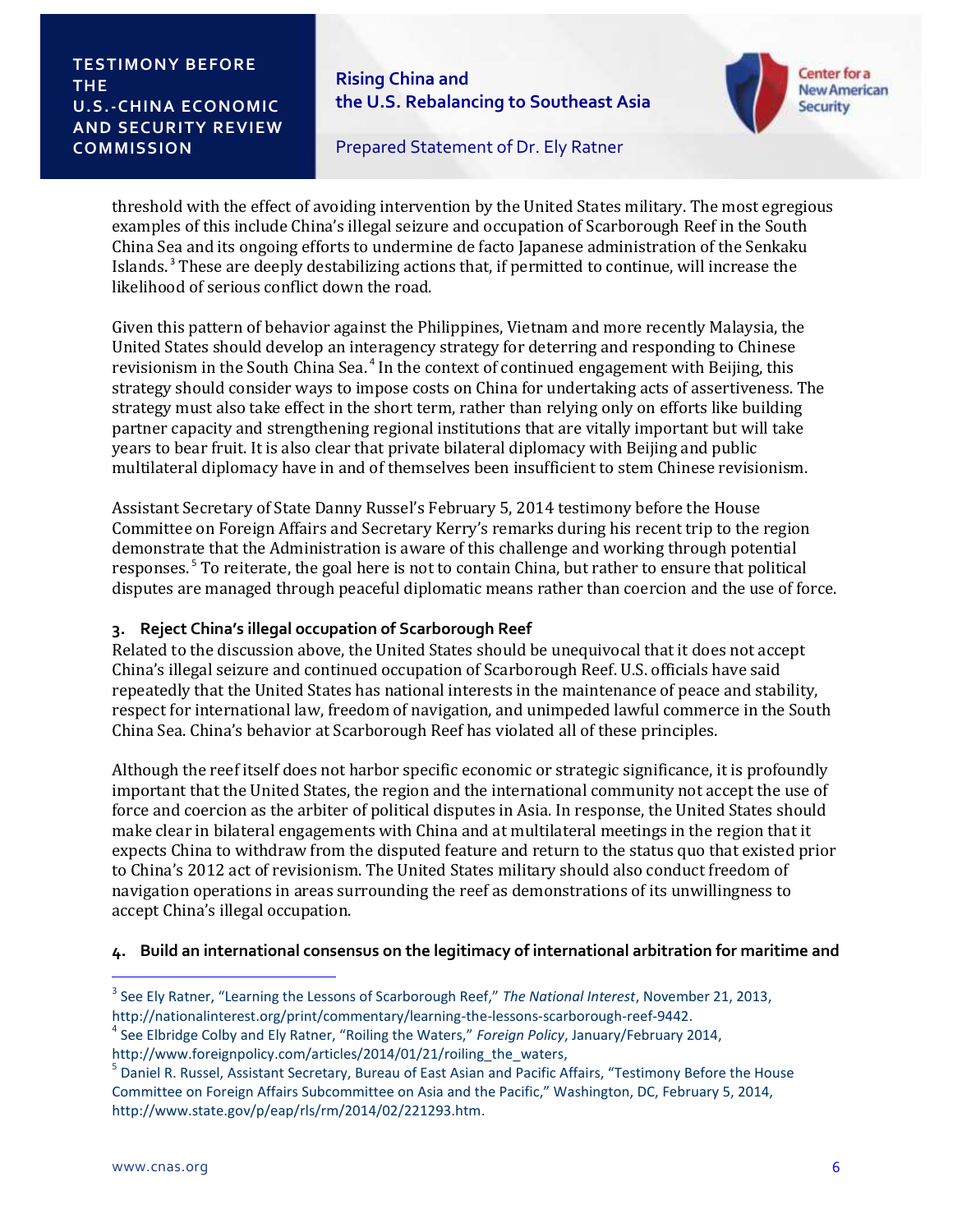**Rising China and the U.S. Rebalancing to Southeast Asia** 



Prepared Statement of Dr. Ely Ratner

#### **sovereignty disputes in the South China Sea**

Consistent with U.S. policy, the United States should proactively support international law and arbitration on issues related to maritime and sovereignty disputes in the South China Sea. As part of that, the United States should work to build an international consensus on the importance of the arbitration case that the Philippines has taken to the International Tribunal on the Law of the Sea. Without making judgments on the merits of the case itself, the United States can work with likeminded countries to build support for the process and highlight its significance as an unambiguous test of China's willingness to manage differences through peaceful means. This is a prime opportunity for leading European nations to make a key contribution to the maintenance of peace in the region in ways that comport with their comparative strengths in international law and regional institutions.

Should this opportunity to support regional order and institutions slip by without sufficient diplomatic and political attention, it will set a terrible precedent for future disputes and could close off a critical avenue for the peaceful management of competition in Southeast Asia.

## **5. Support the "early harvest" of agreed-upon elements in the Code of Conduct for the South China Sea**

Sovereignty disputes in the South China Sea will not be resolved any time soon. Nevertheless, there is a pressing need for preventing and managing crises as the waters and surrounding airspace become increasingly crowded with government and military vessels. The principal mechanism for advancing multilateral maritime security and safety mechanisms has been the Code of Conduct for the South China Sea being developed by members of ASEAN and China.

Although the United States should sustain its full support for this process, it is also the case that negotiations have dragged on for too long, with China sending mixed signals about its willingness to enter into serious negotiations toward a binding set of rules. In this context, the United States should supplement its policy toward the Code of Conduct by supporting the "early harvest" of agreed-upon initiatives that could be implemented in the short-term without agreement on the full Code of Conduct, which may never occur. The United States, in cooperation with allies and partners, can consider leveraging ASEAN and ASEAN-centered institutions to implement these initiatives. Some could also be agreed upon and implemented by a majority of countries if universal consensus cannot be reached.

#### **6. Develop a "common operating picture" for the South China Sea**

The United States has been working on a bilateral basis with a number of states in Southeast Asia to build partner capacity in the area of maritime domain awareness. This is critically important for helping regional states monitor their territorial waters and respond to potential incidents. In cooperation with allies and partners, the United States should explore broadening these efforts to construct a common operating picture for the South China Sea that would permit countries in the region to be aware of potentially destabilizing maritime activity. This could have the additional effect of deterring adventurous behavior if it were visible to all.

#### **7. Ensure that the U.S. military presence in Southeast Asia is politically sustainable in the region** Current U.S. policy is seeking a more geographically-distributed force posture in Southeast Asia in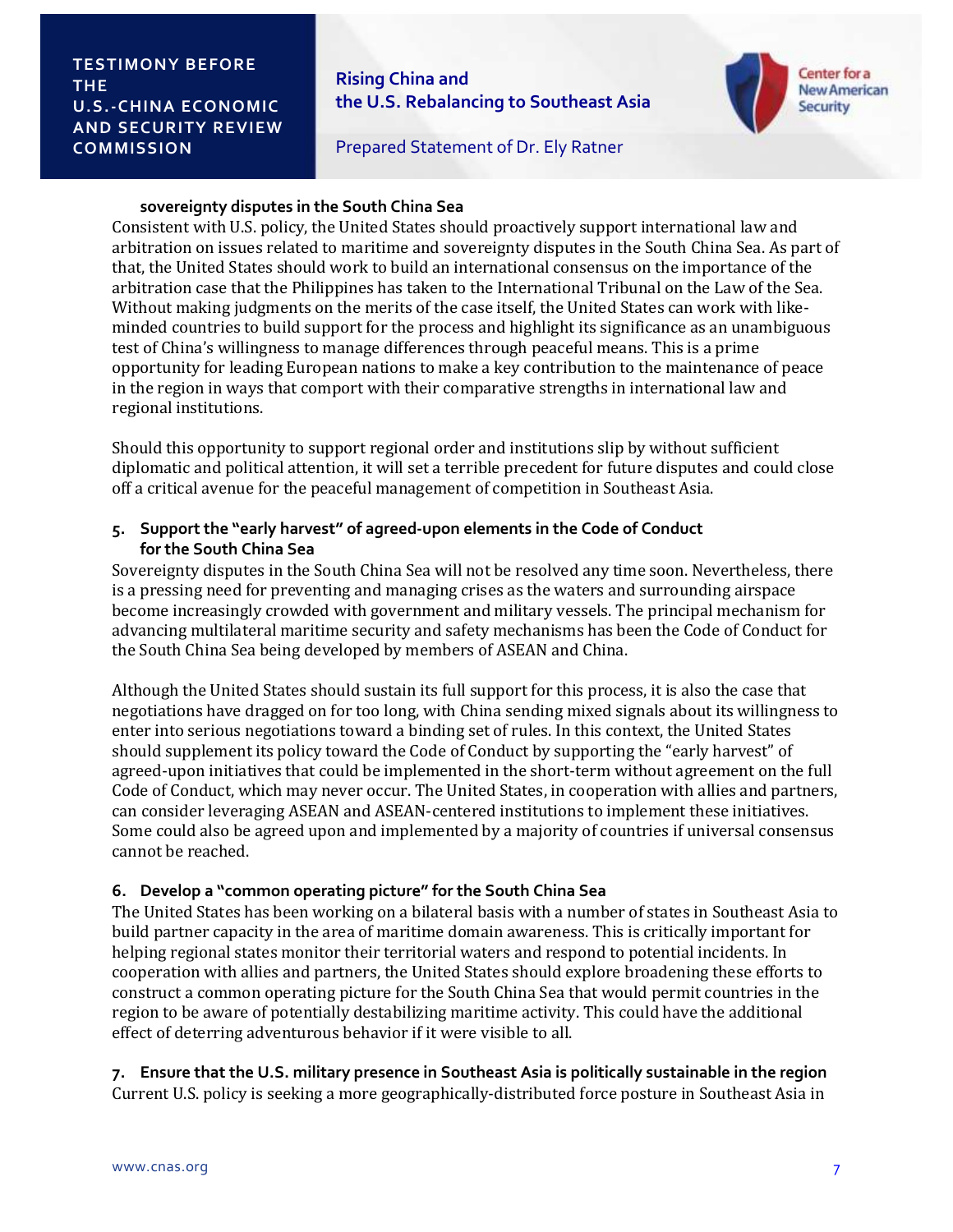**Rising China and the U.S. Rebalancing to Southeast Asia** 



Prepared Statement of Dr. Ely Ratner

response to the evolving regional security environment. This goal of diversifying the U.S. military presence in the Asia Pacific has included efforts to develop new presence and access arrangements in Australia, the Philippines and Singapore, and new opportunities for training and access in Brunei, Indonesia, Malaysia, Thailand, Vietnam and elsewhere.

Although threat dynamics open doors for the United States to deepen security ties with allies and partners, the ability of the U.S. military to establish new arrangements, deepen them over time and sustain them in the long term will hinge on conducive political environments in partner countries. At this stage of developing a number of new arrangements in Southeast Asia, operational considerations cannot crowd out the fundamentally important task of ensuring political sustainability, without which U.S. force posture objectives in the region cannot be achieved.

The Center for a New American Security recently completed a yearlong study examining how the United States can most effectively achieve a politically sustainable military presence in Southeast Asia and Australia. <sup>6</sup> It concluded that U.S. policy should integrate posture initiatives within three broader objectives in U.S. defense and national security strategy in Asia: strengthening U.S. bilateral military and defense partnerships; building comprehensive bilateral relationships, including diplomacy and economics; and advancing U.S. regional strategy and multilateral cooperation. This research produced the following key principles within these three broader goals.

| Objective                                                                                               | Key principles                                                                                                                                                                                                                                                                                                                                                                                                                                                                                                                                                                                                                                            |
|---------------------------------------------------------------------------------------------------------|-----------------------------------------------------------------------------------------------------------------------------------------------------------------------------------------------------------------------------------------------------------------------------------------------------------------------------------------------------------------------------------------------------------------------------------------------------------------------------------------------------------------------------------------------------------------------------------------------------------------------------------------------------------|
| Strengthening<br>bilateral military and<br>defense partnerships                                         | Require that new force posture initiatives directly support an explicit and<br>shared vision for the future of the bilateral security relationship<br>Ensure that new force posture initiatives address the interests of partner<br>$\bullet$<br>countries and contribute to official and public perceptions of a mutually-<br>beneficial partnership<br>Pursue an evolutionary approach that takes incremental steps, avoiding<br>٠<br>rapid and large-scale initiatives even if viable at particular moments in<br>time                                                                                                                                 |
| <b>Building</b><br>comprehensive<br>bilateral<br>relationships,<br>including diplomacy<br>and economics | Ensure that U.S. policymaking, negotiations and engagement on posture<br>$\bullet$<br>issues are done within the broader context of alliance management,<br>active diplomacy and official White House guidance<br>Take an inclusive and transparent approach to engaging partners on force<br>posture issues across a broad spectrum of political actors, including<br>lawmakers, opposition figures and local communities.<br>Maintain robust and reliable high-level U.S. engagement with regional<br>$\bullet$<br>states and institutions, and couple force posture announcements and<br>activities with investment, trade and development initiatives |
|                                                                                                         | Ensure that force posture initiatives contribute directly to ASEAN-                                                                                                                                                                                                                                                                                                                                                                                                                                                                                                                                                                                       |

<sup>&</sup>lt;sup>6</sup> Ely Ratner, "Resident Power: Building a Politically Sustainable U.S. Military Presence in Southeast Asia and Australia," Center for a New American Security, October 2013,

j

http://www.cnas.org/files/documents/publications/CNAS\_ResidentPower\_Ratner.pdf.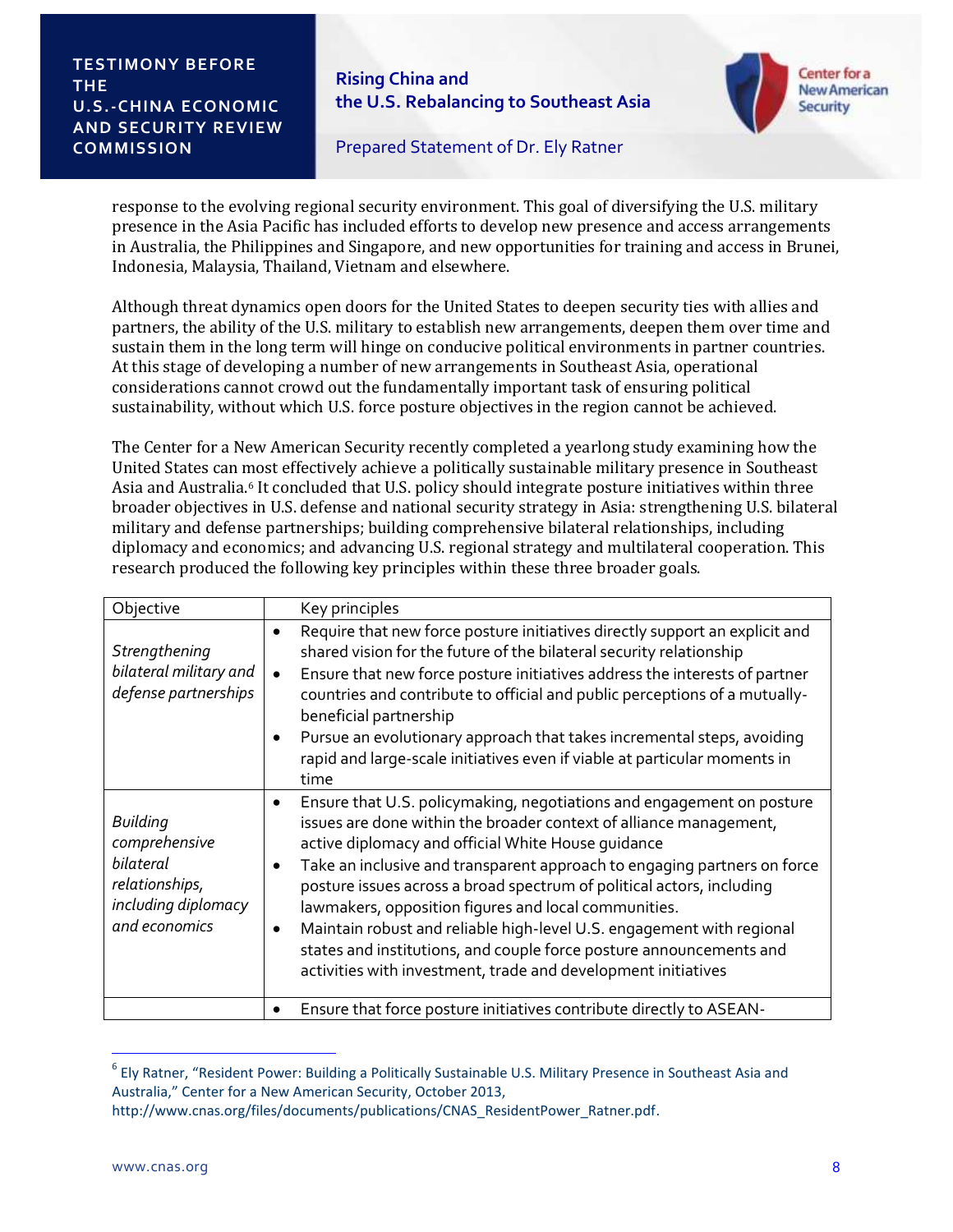

# Prepared Statement of Dr. Ely Ratner

# **8. Continue to underscore the U.S. commitment to Southeast Asia**

Despite the official U.S. policy of rebalancing to Asia, there continue to be lingering doubts in the region about the long-term commitment of the United States. This stems from any number of sources including continued U.S. attention to the Middle East, concerns about the effects of sequestration on America's military presence and power in Asia, grand strategic debates that question the utility of an internationalist U.S. foreign policy, and the many effects of China's rise.

An intensification of these perceptions will undermine U.S. interests by causing allies and partners to question the utility of working more closely with the United States, while also diminishing U.S. influence in regional institutions and potentially encouraging countries to engage in acts of aggression or provocation that they otherwise would not.

Some degree of doubt about the credibility of the U.S. commitment is inevitable, but the Administration should make a concerted effort to counter the misperception that the U.S. rebalancing to Asia is wavering or hollow. This can begin with statements by President Obama about the importance of the Asia-Pacific region and a clearer articulation from the Administration about the intent, achievements and future of the rebalancing strategy. The Administration can also more clearly articulate how defense cuts will and will not affect U.S. posture and presence in Asia, which is particularly important in the wake of the release of the Quadrennial Defense Review.

# **Conclusion**

Deepening U.S. engagement in Southeast Asia should remain a U.S. priority in the years and decades to come. Doing so effectively will require navigating diversity, dynamism and uncertainty in the regional security environment, all of which are being amplified by the rise of China. The foundation of U.S. defense policy will remain a strong U.S. military presence that is supported by treaty alliances and security partnerships, but this will have to be complemented by a multi-faceted strategy that includes economic engagement and greater attention to building a rules-based regional security order.